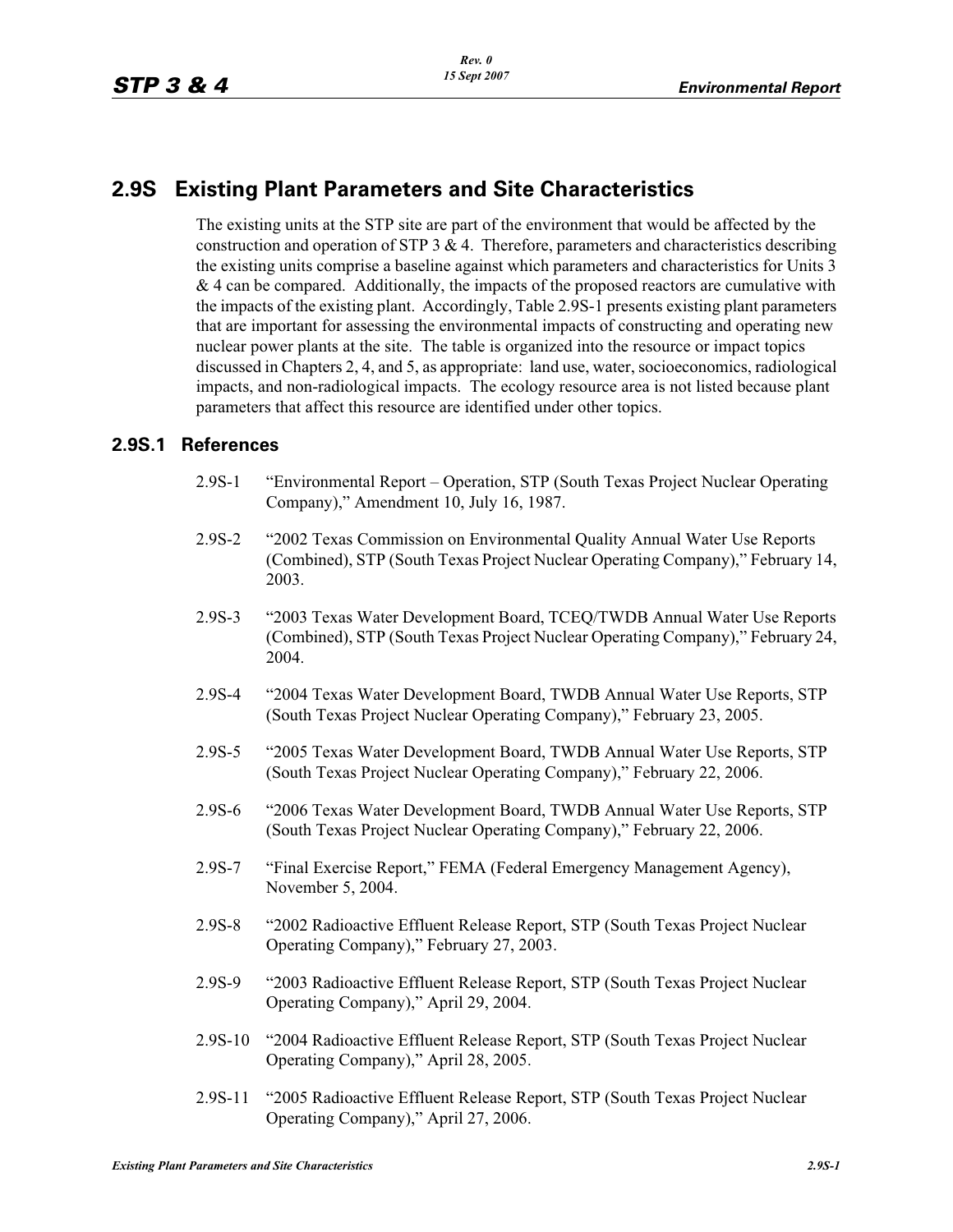- 2.9S-12 "2006 Radioactive Effluent Release Report, STP (South Texas Project Nuclear Operating Company)," April 30, 2007.
- 2.9S-13 "Radiation Exposure Information and Reporting System (REIRS) for Radiation Workers," NRC (Nuclear Regulatory Commission) http://www.reirs.com/, accessed April 18, 2007.
- 2.9S-14 "Emissions Inventory Data (NOC-TX-06012964), STP (South Texas Nuclear Operating Company) 2006," March 29, 2007.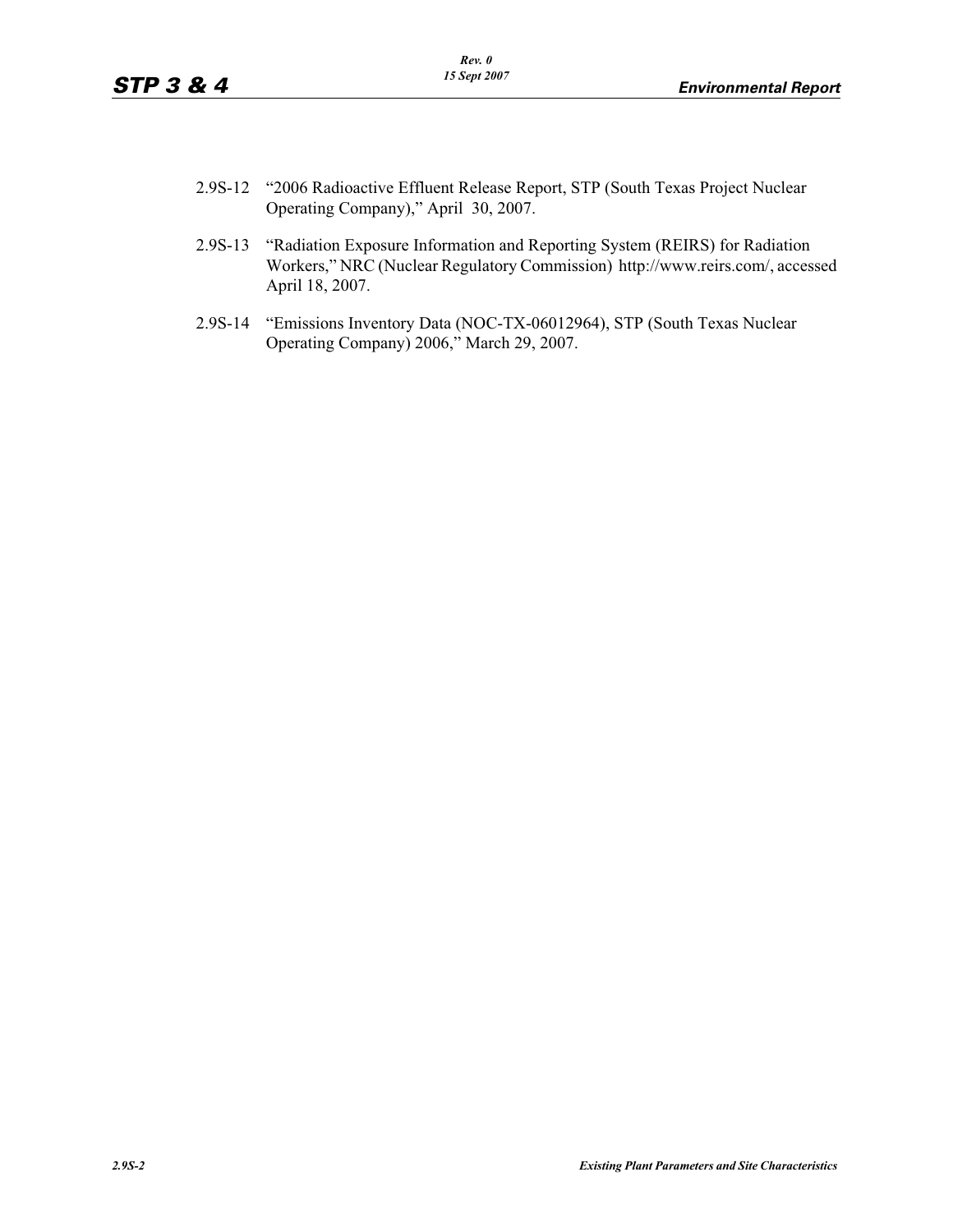| Table 2.9S-1 Plant Parameters and Site Characteristics for STP 1 & 2 |                                                                                                                                                                                                     |                                      |  |  |
|----------------------------------------------------------------------|-----------------------------------------------------------------------------------------------------------------------------------------------------------------------------------------------------|--------------------------------------|--|--|
| <b>Parameter</b>                                                     | <b>Quantity and Units</b>                                                                                                                                                                           | <b>Explanation/Source</b>            |  |  |
| <b>Land Use</b>                                                      |                                                                                                                                                                                                     |                                      |  |  |
| Developed acreage                                                    | 12,200 acres total site; Plant facilities occupy<br>approximately 65 acres; main cooling reservoir<br>occupies 7,000 acres, and approximately<br>1,700 acres remain as a lowland natural<br>habitat | Source: Reference 2.9S-1             |  |  |
| <b>Exclusion Area Boundary</b>                                       | Oval 1,430 meters from the centerline of each<br>reactor containment building                                                                                                                       | Source: Reference 2.9S-1             |  |  |
| Low Population Zone<br>Boundary                                      | 3 miles radius from Exclusion Area Boundary<br>Centroid                                                                                                                                             | Source: Reference 2.9S-1             |  |  |
| Water                                                                |                                                                                                                                                                                                     |                                      |  |  |
| River water consumptive<br>use                                       | 37,100 acre-ft/year (3-year average listed due<br>to recent increases in Units power up-rates)                                                                                                      | Source: Reference 2.9-2S to 2.9S-6   |  |  |
| Groundwater withdrawal                                               | 1,300 acre-ft/year (5-year approximate<br>average)                                                                                                                                                  | Source: Reference 2.9S-2 to 2.9S-6   |  |  |
| <b>Socioeconomics</b>                                                |                                                                                                                                                                                                     |                                      |  |  |
| Permanent plant workforce<br>(Approximate 5-year<br>average)         | Average = $1300$                                                                                                                                                                                    | Source: Estimate                     |  |  |
| Outage workforce<br>(Approximate 5-year<br>average)                  | Average = $400$                                                                                                                                                                                     | Source: Estimate                     |  |  |
| Population within 10 miles                                           | 2875 people (decrease from 1990 census)                                                                                                                                                             | Source: Reference 2.9S-7             |  |  |
| Population within 50 miles                                           | 257,252                                                                                                                                                                                             | Source: Reference 2.9S-7             |  |  |
| <b>Radiological Impacts</b>                                          |                                                                                                                                                                                                     |                                      |  |  |
| Airborne emissions<br>(curies/yr)                                    | Fission/Activation<br>Products - 234.5 (5-year average)<br>Radioiodines - 0.00032 (5-year average)                                                                                                  | Source:: Reference 2.9S-8 to 2.9S-12 |  |  |
|                                                                      | Particulates - 0.00183 (5-year average)<br>Tritium - 144.8 (5-year average)                                                                                                                         |                                      |  |  |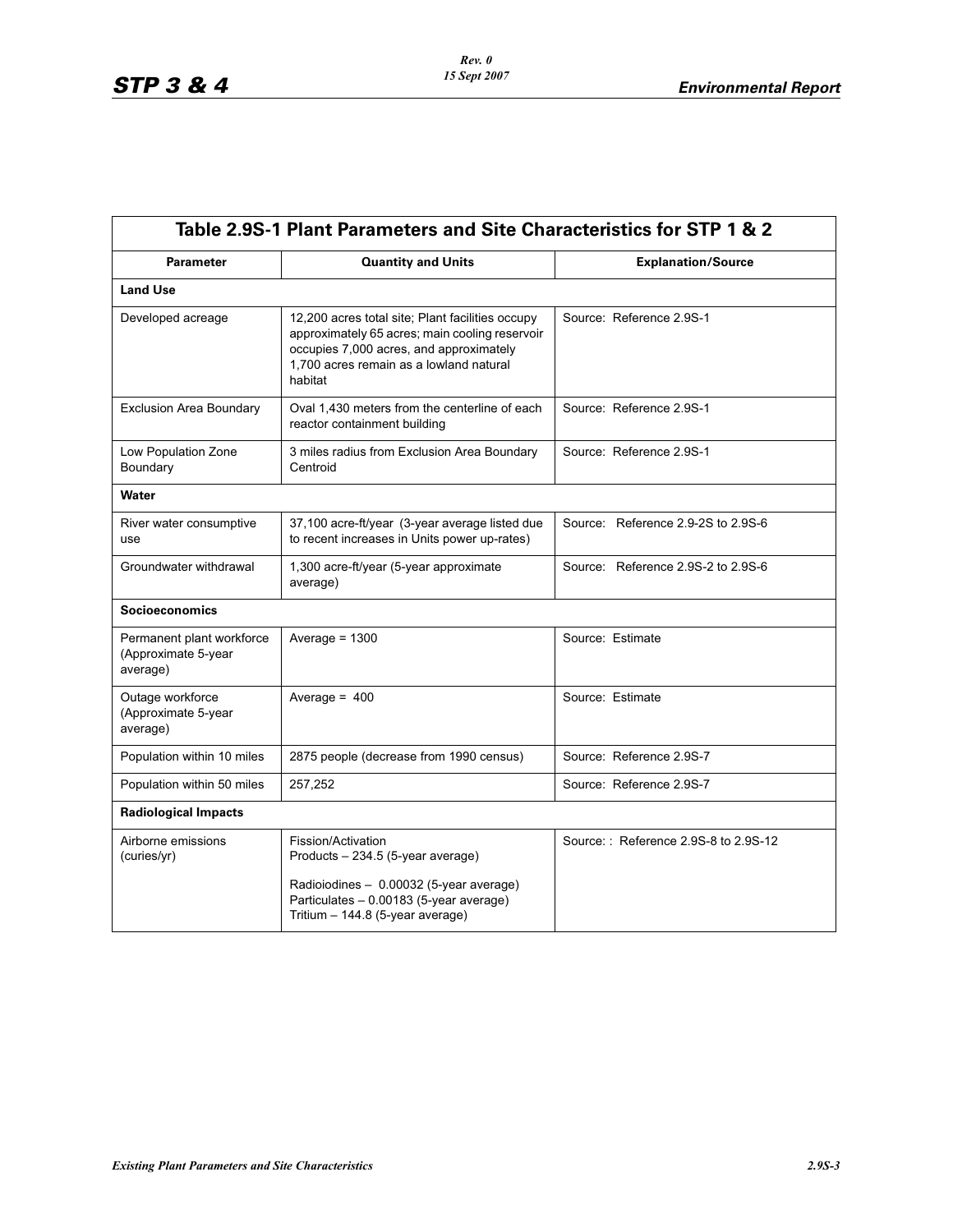| Table 2.9S-1 Plant Parameters for and Site Characteristics STP 1 & 2 (Continued) |                                                                                                                                                                                         |                                      |  |  |
|----------------------------------------------------------------------------------|-----------------------------------------------------------------------------------------------------------------------------------------------------------------------------------------|--------------------------------------|--|--|
| <b>Parameter</b>                                                                 | <b>Quantity and Units</b>                                                                                                                                                               | <b>Explanation</b>                   |  |  |
| Liquid discharges<br>(curies/yr)                                                 | Fission/Activation<br>Products - 0.091 (5-year average)<br>Tritium $-2035$ (5-year average)<br>Dissolved/Entrained<br>Gases - 1.82 (5-year average)<br>Gross Alpha - 0 (5-year average) | Source:: Reference 2.9S-8 to 2.9S-12 |  |  |
| Liquid pathway collective<br>dose (mrem)                                         | Unit $1 - 1.31$ (5-year average)<br>Unit $2 - 1.28$ (5-year average)                                                                                                                    | Source:: Reference 2.9S-8 to 2.9S-12 |  |  |
| Solid radiological waste<br>volume                                               | 527 m3/yr (5-year average)                                                                                                                                                              | Source:: Reference 2.9S-8 to 2.9S-12 |  |  |
| Solid radiological waste<br>radioactivity                                        | 464.8 curies/yr (5-year average)                                                                                                                                                        | Source:: Reference 2.9S-8 to 2.9S-12 |  |  |
| Worker collective dose                                                           | YearDose                                                                                                                                                                                | Source: Reference 2.9S-13            |  |  |
|                                                                                  | $2002 - 329.1$ rem                                                                                                                                                                      |                                      |  |  |
|                                                                                  | $2003 - 143.5$ rem                                                                                                                                                                      |                                      |  |  |
|                                                                                  | $2004 - 119.8$ rem                                                                                                                                                                      |                                      |  |  |
|                                                                                  | 2005 - 247.7 rem                                                                                                                                                                        |                                      |  |  |
|                                                                                  | $2006 - 150.3$ rem                                                                                                                                                                      |                                      |  |  |
|                                                                                  | Average 198 rem/year                                                                                                                                                                    |                                      |  |  |
| <b>Nonradiological Impacts</b>                                                   |                                                                                                                                                                                         |                                      |  |  |
| Air emissions                                                                    | Tons per year of criteria pollutants (2006)<br>$NOx = 43$ tons/year<br>$SO2 = 0.75$ tons/year<br>$PM10 = 0.96$ tons/year<br>$PM2.5 = 0.96$ tons/year<br>$CO = 11.5$ tons/year           | Source: Reference 2.9S-14            |  |  |
| Noise                                                                            | Not Measured                                                                                                                                                                            | Not applicable                       |  |  |
| <b>Building height</b>                                                           | Containment dome: 203 feet above grade<br>Primary Met tower: 197 feet above grade                                                                                                       | Source: Reference 2.9S-1             |  |  |